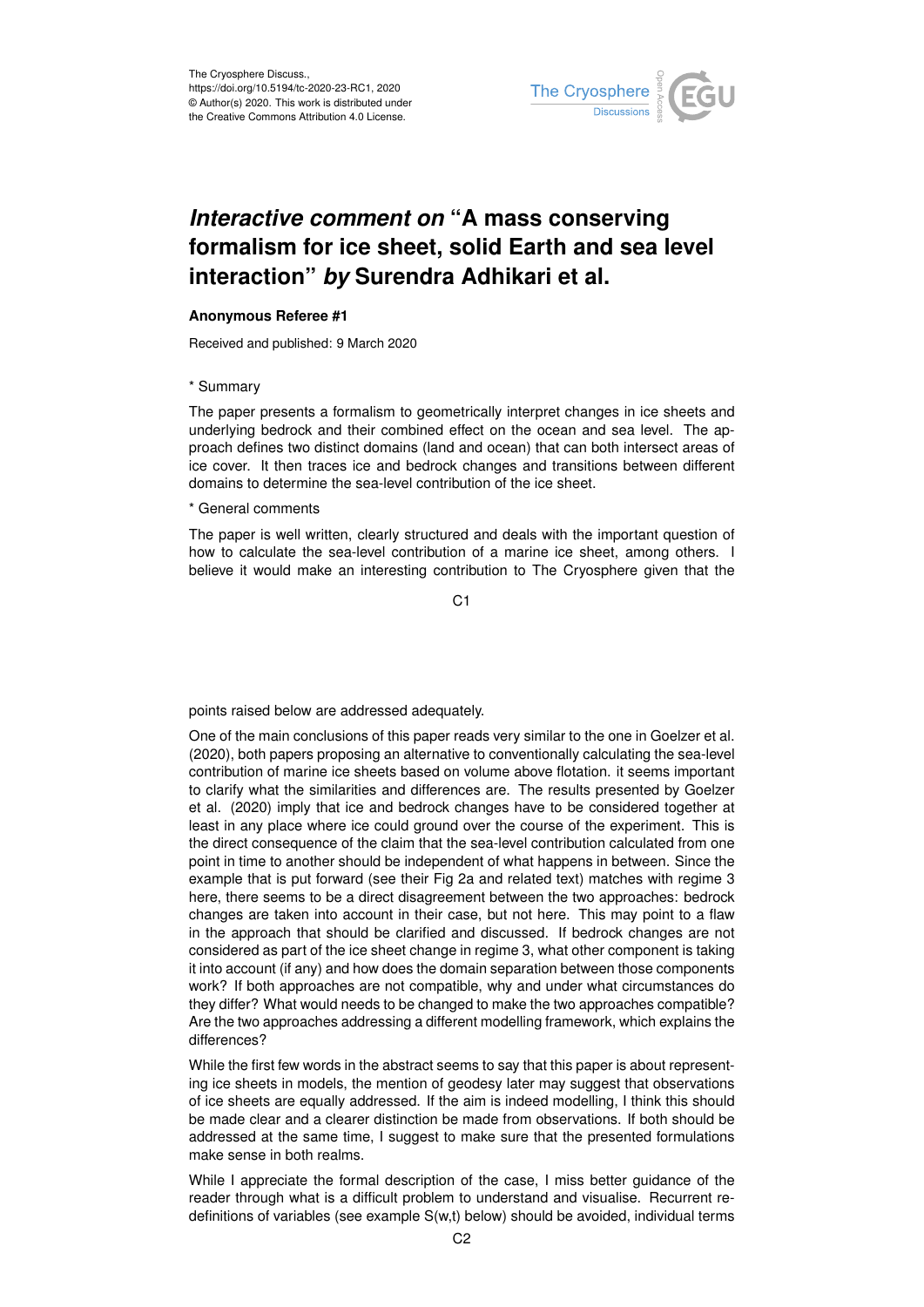in the equations should be better explained and examples should be given where possible. This particularly applies to cases where the formalism uses familiar concepts and applies them to something else (e.g. floatation condition for ice applied to define the ice free coastline).

For understanding and reproducing the results it would be useful to provide access to the data and tools used to produce the results and plots in Figure 3. Please consider making the geometry and scripts available.

\*Specific comments

P1.l1 Not all ESMs include ice sheet components. Reformulate.

P1.l2 The connection between ESMs and geodesy is not clear to me. E.g. observation don't exist for ESM paleo simulation where the formalism should also hold.

P1.l5 "grounded and floating masks" suggests a modelling perspective, but "as viewed from space" relates to an observational dataset. What is the perspective of this paper?

P1.l5 "Here we present ...". The subject in this sentence is not clear. Reformulate.

P1.L13-15 This is clearly true for simulations of the Antarctic ice sheet, but not really for the Greenland ice sheet, which is dominated by surface mass balance changes. Similar cases may also exist during other climates with ice sheets that were mainly land based. Suggest to reformulate.

P2.l2 "Defining geometry". Do you mean "Defining the bedrock"? How could the geometry be defined upfront for an intercomparison when the models are supposed to produce an evolving geometry?

P2.l5 What do you mean with "basic configuration setup" and "Similar setups"? Could you describe this in more detail?

P2.l12 Why are "floating ice shelves" and "retrograde bedrock slopes" complex features? They occur in the very simple flowline model setups you may be referring to

 $C<sub>3</sub>$ 

above. Clarify.

P2.l13 What is the "traditional theory for ice-bedrock-ocean interface changes"? Clarification needed.

p2.l23 "setup" -> maybe "interpretation"?

p2.l24 What is the difference between "glaciers" and "ice sheets" in your description?Clarify if the two terms are interchangeable or distinct. If the latter, what sets them apart in your formalism?

p2.l24 I found the upfront separation between land and ocean confusing for your context, because it is not intuitive where that separation is to be made for a marine-based ice sheets. The definition what is to be considered land and ocean comes too late. I suggest to make that clearer much earlier.

P2.l25 Same for S(w,t), defined here first as the sea-surface elevation. How should we think of S for an ice shelf? Why not start with defining S as the geoid as you do later.

P2.l26 I admit, I had to look up what the ITRF is. For other readers not familiar with it, you may want to add a sentence or two to say what the ITRF provides. In practice, if I use Bedmachine data, is it registered on the ITRF or are you suggesting this is something the user would have to take care of herself?

P2.l31 So far  $S(w,t)$  is defined as sea-level. As such, any case  $B > S$  is not well defined. The interpretation of S as the geoid must come earlier for this to make sense.

P2.l32 You say here that S(w,t) includes high-frequency noise and variability, but on the next page you want S(w.t) to refer only to the quasi-static component of the sea-surface. Why not introduce S directly as the quasi-static component of the geoid, rather than going through three redefinitions along the way (sea surface -> quasi-static sea-surface -> sea-level -> geoid).

P3.l1 Remove "changing" before interactions?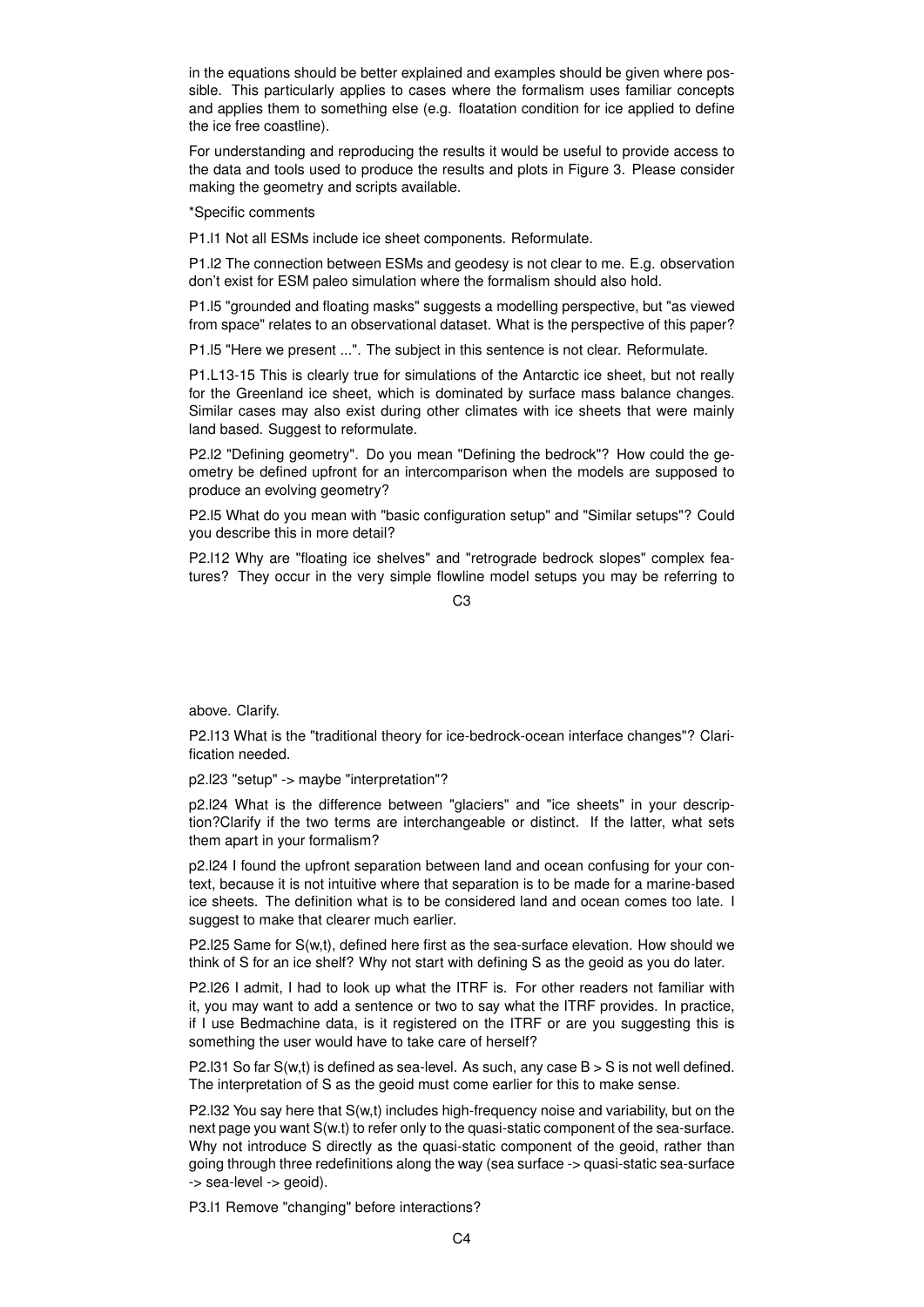p3.l7 What is the "interior of marine ice sheets"? Clarify

P3.l9 Say and explain what F(w,t) means. Traditionally it determines if the ice is floating. But you seem to extend it to locations with  $H = 0$ ? Maybe it would be worth it to mention that.

p3.l13 Please define what "open ocean" means and what "contact with the open ocean" means. This definition comes too late in the manuscript. Does w have to be part of O? Maybe we need the definition of O already before this part not on page 4?

p3.l14 A more obvious definition of a generalised coastline for me, that also exists in presence of a marine-based ice sheet would be the point where the bedrock and the geoid intersect (1|2 in Fig2). That doesn't help for your formalism, but it goes to show that it is not immediately obvious to think the coastline at he grounding line. Better guidance needed.

P3.l8-15 I found this paragraph difficult to follow. You start with reference to Fig. 2a, where our focus is on the left hand side and with  $F(w,t)$  which suggests it is about ice. But then you describe R(w,t) and the coastline, which are difficult to visualise in a place with an ice shelf. It may help to guide the reader by being explicit about the two 'generalisations' that take place here: floatation criterion (for ice) –> definition of the coastline (everywhere). grounding line (for ice) –> coast line (everywhere).

P4.l1 I don't see why there could not be a grid point in a model with B=S and H>0. A glacier terminating on land or on a sill exactly at sea-level? Please clarify.

P4.l6 The fact that neither O nor L are defined at the grounding line seems problematic. How can your formalism be mass conserving when grounding line grid points in an ice sheet model are not part of these masks? How do you track the grid cells that fulfil this condition, do they form a separate category? Why would it not matter to consider them?

P4.l9 Remove "deep" and "well". I suppose the condition could also be true for shallow

 $C<sub>5</sub>$ 

troughs with bathymetry moderately below sea-level.

P4.l10 While I understand the use of this connectivity concept in your formalism, I find it problematic in practice. It means that small changes in ice or bedrock can lead to very large changes in O and L. In an unfavourable configuration, the short term grounding and ungrounding of a critical point could e.g. switch an entire system of connected fiords on and off.

p4.l18 With the above, combining the grounded and floating ice masks leaves a hole at the grounding line. Is this desired?

P5.l13 The geoid typically changes first, then the bedrock. Maybe re-order in the sentence.

p5.l22-23 I am confused about this sentence. Isn't "quantifying the fraction of ice mass change that contributes to sea level" exactly what you are doing by defining dH  $\{S\}$ below? Reformulate?

p5.23 "the assumption" appears three sentence back, maybe refer to it more specifically.

p5.23 Remove "all the time".

p5.26 "As we show below". This has been shown before by others (see references). Reformulate to avoid confusion.

p5.l30 Can you please explain what the three terms mean physically. E.g. the first term accounts for thickness changes of ice that is and remains grounded ...

p5. 130 Could you explain why H0 appears as an \*absolute\* contribution in the third term compared to considering \*changes\* in H\_{S} and H\_{F} in term one and two?

p6.l6 Not clear what "holding in the areas of on-land ice margin migration" means. Reformulate.